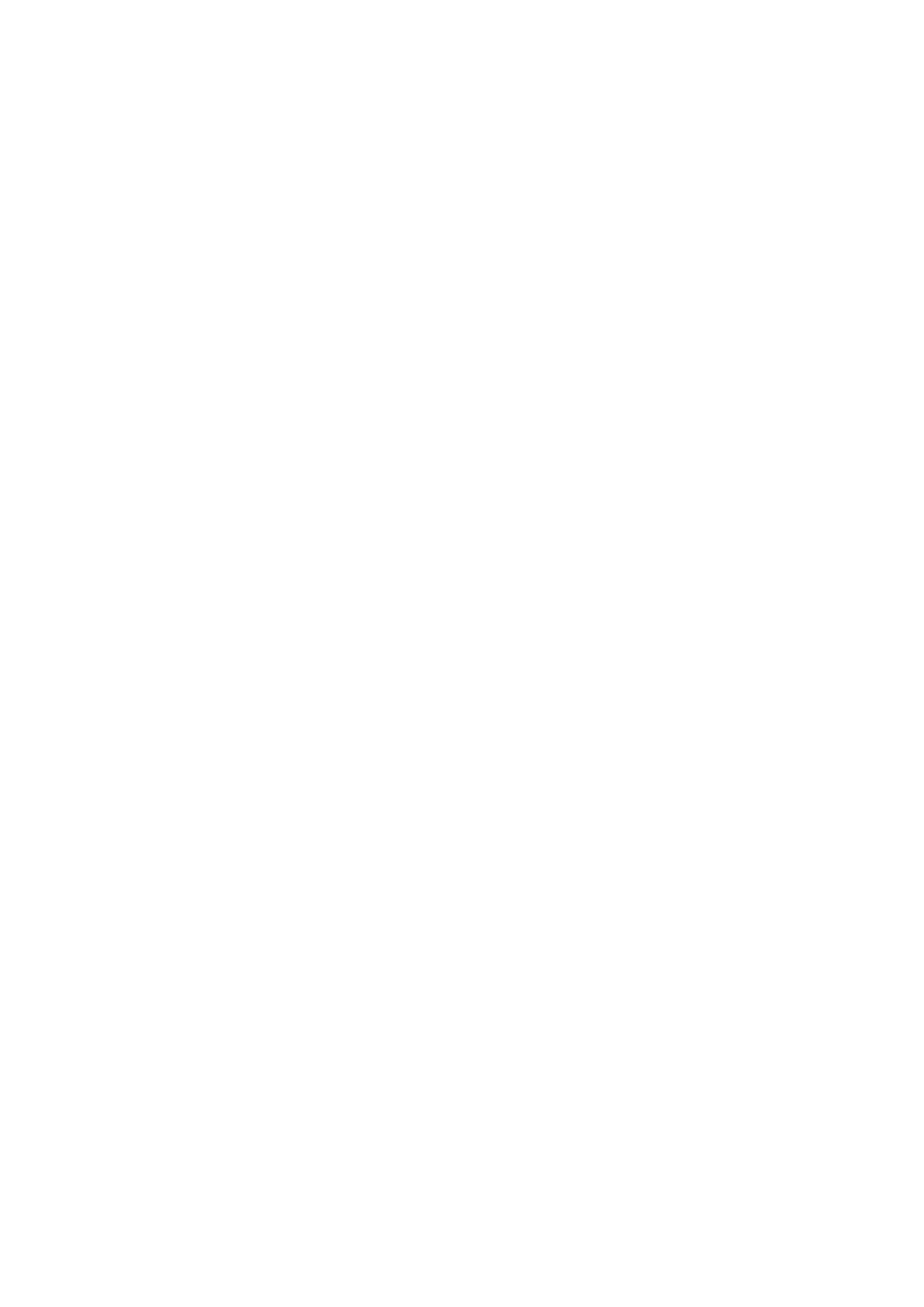the emergence of the  $21<sup>st</sup>$  century the need for constant learning has surfaced and Continuous Professional Development (CPD) has become a priority for schools. Sergiovanni notes that schools that place value to learning direct their energy to continuous learning for teachers [44]. Similarly, according to Middlewood and Abbot schools have to build an ethos and a culture of lifelong learning, constantly developing and striving for improvement [36] .

At the same time, priorities for different school contexts do vary, while identifying and meeting the needs of staff as well as students still remains a hard task to accomplish. Earley and Porrit argue that there are still tensions in how we think about Professional Learning Development as we lack a universal. understanding of it, which largely explains the lack of a professional approach to how it should be led [16]. Hargreaves and Sebba cited in Porrit [42] draw attention to the fact that the traditional view of externally attended, passively receiving information is questionable as to its effectiveness, especially if by "effectiveness" we mean teachers' improved knowledge and skills embedded in their everyday teaching. An example of this skepticism is expressed by Guskey who introduces the necessity of evaluating CPD in schools and institutions as there seems to be little practical value of it [24]. Literature indicates more effective approaches, concerned with joint practice development, and collaborative forms of Professional Development [42].

**2.1.1. Scope of Investigation.** With the aim to analyze the ways different schools are led and explore the effects these differences may have on teachers, the present research addressed both a number of school leaders of the four different types of schools and their respective staff, though by means of different methodologies. The study drew upon Swaffield and MacBeath's 'Carpe Vitam' project, suggesting that leadership today must be shared, working environment stimulating and teachers given every opportunity to grow and develop professionally. The five principles a) focus on learning b) an environment for learning c) a learning dialogue d) shared leadership and e) shared accountability explored in that project were also of interest here [48].

Adopting the view that quality of staff influences the quality of the learning experience, separate focus was given to variables that, depending on the ways schools are led, influence this quality [47]. Special attention was given to Leadership for Learning, with the aim to highlight differences in both the conceptualization and implementation of teachers' professional development. Leadership for learning elaborates on the idea that learning relies on different systems, which are interconnected through leadership

[48]. Knapp names these levels of learning in his "wedding cake model" in which leadership appears to be the "connecting tissue" of student learning, professional learning, school learning and system learning [48]. Learning culture was then of high importance as it would also reflect possible mediating factors connected with variables examined.

Leadership styles were explored in the four participating secondary schools, with different degrees of deviation from the tight control of the State central governance. More precisely, the four different types of schools were:

• State Schools:

These operate under the close supervision of the State and are centrally controlled. Student admission is free of charge and based on geographical area (place of residence). State schools are led by a Head, an Assistant Head and the Teachers' Association, who are responsible for the operation of the school. School committees, comprised of local governors, one representative of Parent Association and a representative of the pupils manage the school budget. Teachers are centrally appointed by the State, every year, depending on annual needs for teaching staff, and paid by the State. A number of teachers are adjunct, which brings about a number of challenges for the operation of schools and for the professional commitment of teachers.

Model Schools:

These are called "Model" or "Experimental" schools (here termed "Model"), are state run in terms of funding, thus free of charge for students but operate under a different framework that allows degrees of freedom from central State control.

This "freedom" is mostly concerned with student admission (selected by a lottery draw or entry exams), teaching staff (to be employed in this type of schools teachers must have additional qualifications, while they follow a different procedure of appointment) and are free to experiment with new programs of study and teaching methods. They cooperate closely with the Universities and are usually led by Heads with advanced qualifications. The academic curriculum is still controlled by the State but the School decides on ways to deliver it most effectively to meet student needs, designs additional educational programmes and is free to operate in a more student-centered manner. They are still managed by the same structure as State schools. Staff is paid by State. Private Schools operate in the private sector as concerns their organization and funding. They constitute the 5.5 % of Greek schools and have absolute freedom as to the selection of their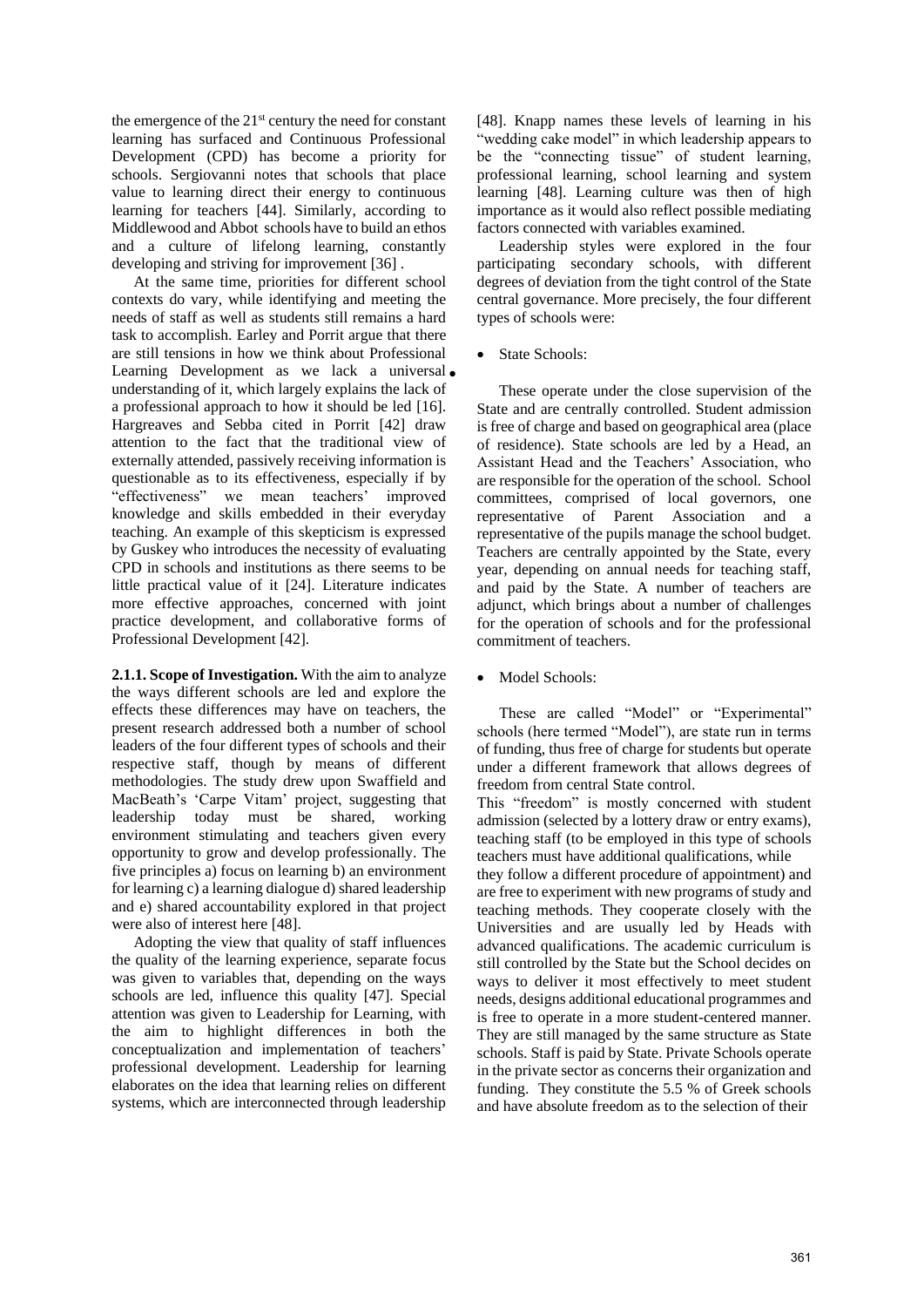students, staff, internal policies and are entirely selffunded. Accordingly, they charge fees to their students. They are free to work on daily schedule as they feel it best suits their educational aims but are under the control of the State as to allocation of hours to specific subjects, use of text books and ways of delivering the subjects, depending on the level of control the State wishes to exercise. They fill a gap in Greek education system especially as concerns the teaching. Private schools generally follow the organizational structure of State schools (Head, Deputy Head, Teacher and Parent Association) but are free to exercise their role as judged. In reality, Heads and Deputy Heads are responsible for the everyday running of the school, and accountable to the owner and stakeholders including parents and pupils.

IB Schools<sup>1</sup> in Greece, are basically departments of Greek private schools operating at the upper high school level. Consequently, what applies in private schools in terms of funding, resources, school fees and accountability is also the case here. Additionally, the IB school can implement extra screening processes in student and staff selection since it involves a good level of English language skills for both and advanced competencies and qualifications for teachers. As concerns deviating from State control, the IB schools, although subject to Greek legislation, are also and foremost led by to the mission, policy and organizational structure of the International Baccalaureate Organization. The IB coordinator exercises the leadership while the IBO offers opportunities for Continuous Professional Development which is a vital aspect of the programme and is compulsory for teachers. The IBO also evaluates the processes followed and outcomes reached. As such, there is clearly an accountability element here which abides by the principles of the organization for international mindedness, reflective learning and personal investigation. Still, the very fact that in Greece these operate in private schools complicates issues of power in the organization with reference to the management of the school that host the programme.

It was hypothesized that the different forms of governance would influence leaders in the ways they exerted leadership as well as teachers in the way they felt about their job. More precisely, the main research question to explore was: "In what ways do differences in leadership exerted in four different types of Greek secondary schools affect teachers' professionalism as reflected in their professional development, perceived efficacy and job satisfaction?"

To respond to the above the following sub questions were formed: How do leaders exercise leadership in the four different types of school and differing systems of governance?

What factors affect the overall qualitative aspects of exercised leadership in the four different schools? How do the different approaches to leadership influence the learning culture of a school?

What variables may affect teachers' professionalism? It was hypothesized that the highly centralized form of governance in Greek state schools deprives both school leaders of their fundamental role of establishing a pedagogical culture and teachers, of core aspects of their work, such as the sense of control they exert on it (efficacy), job satisfaction and feeling of professional worth. It was further hypothesized that schools that manage to have a degree of autonomy such as the Model schools, Private schools and the IB schools, follow different forms of leadership resulting into qualitative differences in collegiality, shared learning and ethos that may in turn affect quality of schooling.

Finally, based on Evans research on motivational issues among teachers, to teacher professionalism and self-efficacy, it was hypothesized that emphasis on specific aspects of leadership such as distributed or pedagogical leadership empowers teachers in ways that are relevant to the quality of their work, the satisfaction they get out of it and thus their willingness to strive for the best.

# **3. Methodology**

## **3.1. Design**

The research approach used was a mixed design, that combined aspects of both qualitative and quantitative research. A multi strategy, mixed method design was chosen as the best approach to have a more complete and comprehensive picture of the topic of interest to the investigation [44]. More precisely, a combination of questionnaires and of semi structured interviews addressing the different groups of participants i.e. teachers and Principals were used to explore aspects of leadership and the perceived effects these had on teachers' professionalism. Questionnaires addressed to teachers, encompassed a mixed method using the sequential explanatory model, allowing both closed as well as open responses. This provided the researcher with rich data and enhanced validity of findings [44], [8]. Mixed Methods research is deemed to be the richest in providing data as long as the compatability thesis is well taken in, in other

<sup>1</sup> In this study, the term "IB Schools" refers only to the IB Diploma Programme addressing 16-18 year olds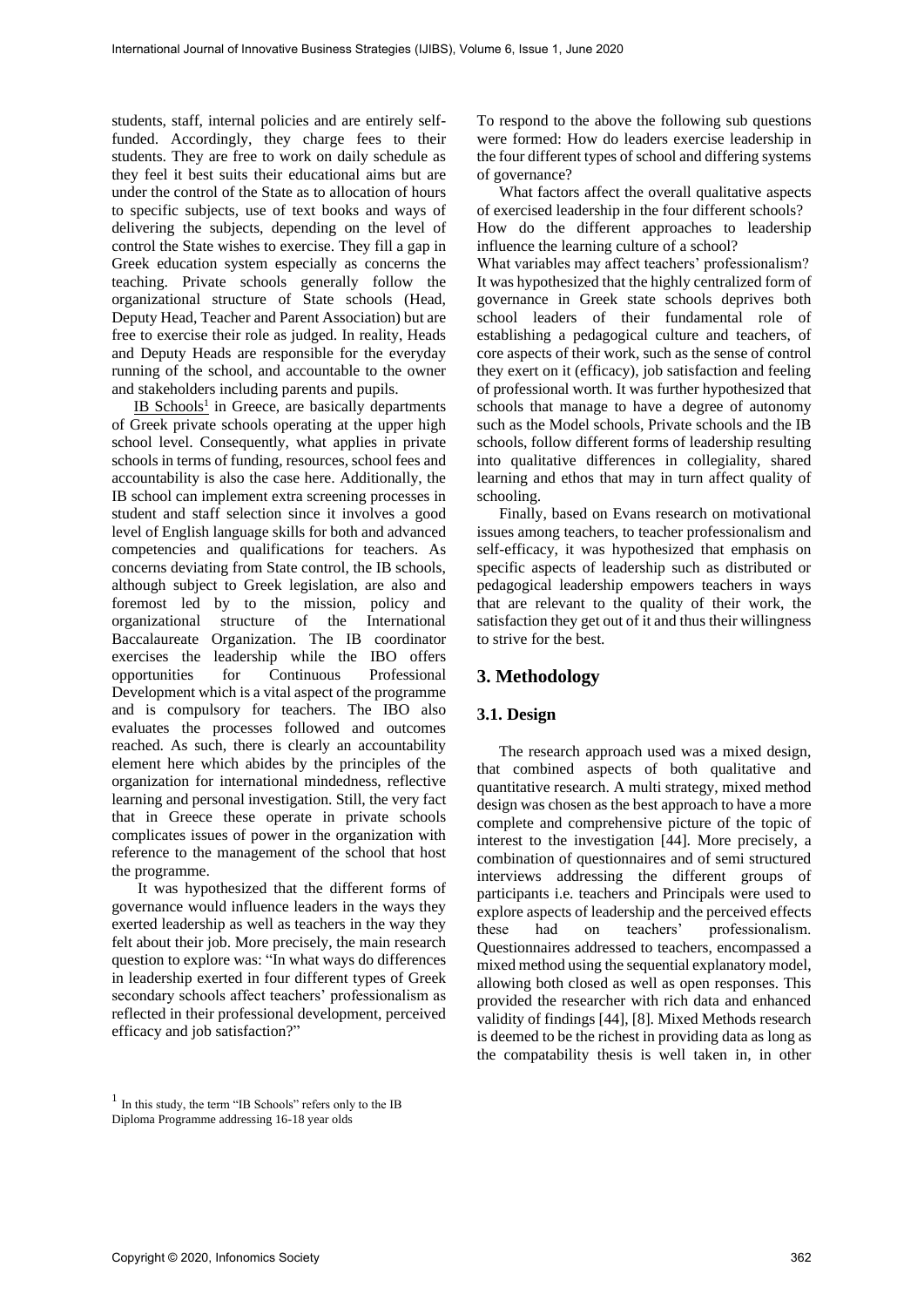words, as long as the mixed design is chosen to actually build on stregths of both positivistic quantitative and qualitative approaches, rather than simply mixing the methods [3]. As a middle way in the two paradigms of positivism and cultural constructivism, adopting mixed methods best fit the scope of this research.

#### **3.2. Method**

The survey was used as a method to collect views and experiences of participants through questionnaires and interview surveys, having the advantage of a simple approach to the study of values, beliefs and attitudes held [44]. The case study was adopted. An educational case study is localized in both space and time and this is practical as it can focus on the interesting aspects of the research [2]. Seven case studies schools in total were explored, comprised of at least one school from each different type (State, Model, Private, IB). This method, gave the researcher the opportunity to focus entirely on the types of schools of interest and at the same time contextualize the variables, relevant to the research question asked. It also helped to link leadership styles exerted to particular schools and their population.

### **3.3. Sample**

In the end, seven Heads in total  $(N=7)$ , four coming from State schools and one from each of Model, Private and IB schools took part in the study. An average number of 10 teachers from each type of school responded totaling in a population sample of 44 teachers (N=44). Questionnaires, were only addressed to teachers and encompassed a mixed method philosophy: They were comprised of ten items that could be single coded and objectively measured, twenty seven items exploring personal interpretation of school reality (school climate, culture of learning, professional development, attitudes, job satisfaction), marked on a five point Likert scale (like agreeing with a statement. eg. "*Teachers at this school respect colleagues who are expert in their craft*") as well as four open ended questions for items where more elaboration was needed from the part of subjective view of the respondent (perceived needs and support provided) Data from Principals was obtained by means of face to face, semi structured interviews.

## **4. Results and Discussion**

With reference to the main hypotheses stated, present findings are in line with Hallinger and Heck [25] and Swaffield and MacBeath's [48] ecological approach and suggest that the different systems of governance seemed to affect the leadership applied in the different types of schools in both subtle and in some more direct ways. Given the complexity of leadership in context, stated by Dempster [12], these differences were found to be mostly qualitative in nature and interwoven with various aspects of exercising leadership in schools. Heads indeed led their schools differently according to the wider system of governance, the powers exerted on them, the specific cultures of the schools as well as the wider organization and structures they followed. There were some elements of leadership that were tightly linked with the wider framework (eg. monitoring teachers' performance, evaluating teachers' work, motivating teachers) while in others, each leader tried to accommodate their school needs in ways that best fit their own micro context. This was evident in the different responses received by Heads, especially with reference to the challenges they felt their teachers faced and the ways they, as Heads, tried to accommodate them. These differences in leadership were also reflected in teachers' professionalism and most importantly manifested themselves in qualitatively varied ways. For example, despite the tight control of the State, State school teachers felt they did have a say over both the curriculum and the educational policy to be followed. This was not expected and in fact sounds oxymorous, since the syllabus is highly prescriptive and directed from the top by the Ministry of Education. As expressed by Georgas et al [22] what happens in reality is that teaching is left to teachers while everyhting else remains under the control of the State. State school teachers nevertheless felt in control with a perceived power over educational policy, probably due to the 'power' they felt was assigned to them. At the same time however, they were the only ones who strongly stated that they had little faith in the teaching profession. Ware and Kitsantas [50] highlighted the importance of perceived efficacy on professional commitment and job satisfaction. In light of their findings it may then be suggested that State school teachers' perceived efficacy might indeed not have been real.

This interpetation may be strengthened by the fact that Model school teachers who also scored high in indicators of efficacy but whose perceived power was differently rooted, did show high ratings in all variables of job satisfaction. Their efficacy relied clearly on the learning philosophy that governs the school rather than any 'rights' assigned to them: Developing own material, methods and activities constitute the cornerstone of the philosophy and work of Model schools while teachers as well as the Head of the school took pride in it. Private school teachers as well as IB teachers felt less able to influence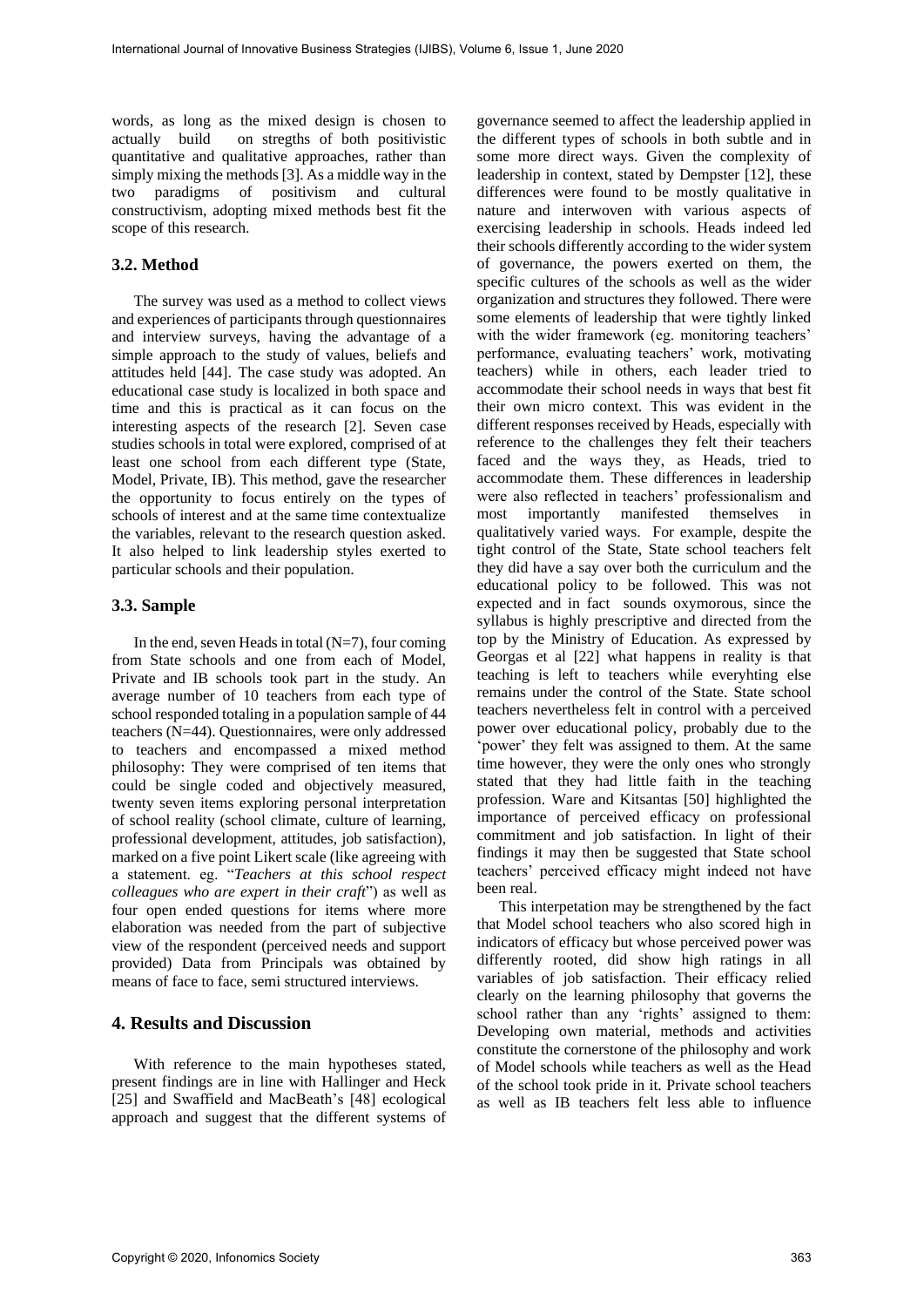educational policy which can be explained by the fact that they are privately owned and constantly accountable to superiors and stakeholders. This also resulted into them experiencing more stress and disappointment compared to State school teachers. Another example of qualitative differences was the degree of synergy felt among teachers. Collegiality was highly valued especially among Model school teachers and this was evidently a reflection of school ethos and leadership. Private school teachers marked strong synergy measures but their responses stemmed from a different source, namely the long term and strong relationships in the school, an indicator of the role years of experience and trust play in schools in line with literature [49], [23]. State schools were least strong in this respect showing moderate responses though still valuing collegiality. It was not clear as to whether this was attributable to leadership, the specific school climate or to the wider Greek culture that values trusting relationships.

This diversity in responses is in line with Day and Summons' claim that there are a number of ways that leadership affects people and sometimes it is difficult to identify the specific variables that have an effect [11]. Overall, Model school teachers were the ones to experience most positive feelings as concerns their work and this was true for all variables measured. Both the Head and the teachers showed strong collegiality ratings, a solid culture of learning and sharply different approaches in how they viewed their professional development. It was the only school where teachers were clear and specific about their development and recognized the efforts put by the leader of the school to support them. Private and IB schools indicated strong collegiality but their direct governance of private Headship had different effects on their perceived job satisfaction, again justifying the importance of context [12], [46].

In line with the OECD reports [40], [41] responses from the Heads clearly reflected the limits or the degrees of freedom they experienced in leading their schools, depending on the system they operate in. "Tied hands" "suffocating" were expressions bitterly mentioned by Heads of State schools indicating their role being restricted by the State to act as managers rather than leaders. In certain variables this was particularly true in a rather dichotomous sense between state and privately funded schools, as in the selection of teaching staff. The unanimous response of State school Heads concerning their inability to select, monitor and motivate their staff, was an example of the centralized, impersonal system of teachers' appointment while the comments that accompanied those responses made by the Heads of State schools reflected their wish to have some say over this. Being leaders, they strongly felt the need to work with people

that are in line with the mission of the school they lead and the philosophy they, as leaders of these schools and communities wish to embed. These Heads wished to stimulate collegiality and support and this is in line with what Sergiovanni identifies as mostly needed in schools today [45]. Still, in Greece this was not possible for most of them. Relevant to this was also the issue of monitoring teacher performance and leading and motivating teachers. The fact that the IB school Head was the only one that referred to specific tools of teacher and school evaluation, indicates how, leadership, being interwoven in the system of its governance by the International Baccalaureate Organisation, helped the Head be more knowledgeable of other ways of leading his team to effective schooling practices. However, in making use or actually implementing these, he too was restricted and subject to powers exerted by the private school administration. On the contrary, State school Heads felt invariably helpless in motivating their teachers, which however is perhaps the most salient aspect of school leadership.

The case of Model School Head was interesting and promising, indicating that the approach of leadership chosen in that school has achieved maximum teacher acknowledgement of the efforts of the school to respond to teachers' needs. Model school teachers were the only ones to strongly recognize the support they got from leadership and the efforts made by the school to cater for their needs. It seems therefore as suggested in literature, that effective leadership in this case led to improved quality of learning experience. The interconnection between establishing a mission of the school, freedom assigned to select the staff and the qualitative differences in leadership, reflected Knapp's view of leadership as a "connecting tissue" [30]. More precisely it was noted that moving from a general goal of State schools to "educate young people" towards a focused and clearly expressed school mission as in the case of Model, Private and IB schools, it sounded almost imperative to leaders that teacher selection must satisfy certain criteria. A consequent approach in leading such staff is to both acknowledge their work and provide structural support in the case of difficulties as suggested by Male and Paleologou [34]. This was reported by all Heads but there were differences as to how to act upon it. The Model and the IB schools were the only ones that made explicit reference to strategies and actions such as supportive interventions, mentoring and Professional development opportunities as ways to keep staff motivated and this was also reflected in teachers' positive responses and overall feelings concerning their work and trust to leadership. The IB teachers however were the most disappointed indicating a clear mismatch between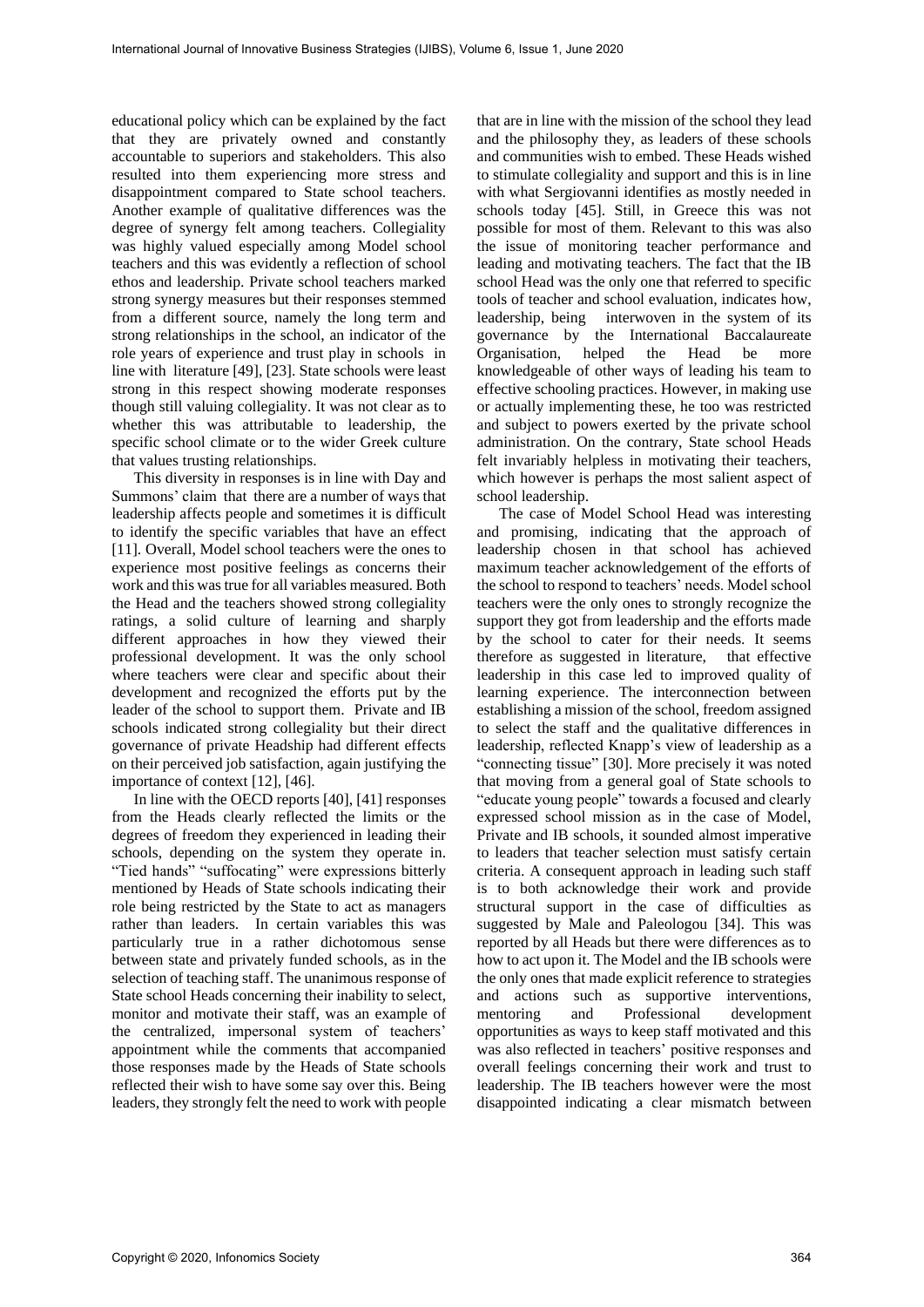headship and their perceived reality. State school Heads felt deprived of real power to respond to their teachers' needs. Some transferred responsibility to from Heads, leaving them to only implement top down policies and decisions. Irrespective of system of governance and powers exerted, all Heads were able to "read" both the micro and the macro context of their schools, emphasizing their strong contextual aspect documented in literature [12], [32], [13]. Participant Heads in this study, focused on different aspects of what they considered as important or specific to their community and their mission. For example, the Head of the Modal school emphasized teachers' need for motivation as well as the imperative for innovation following the cornerstone of the pedagogical philosophy of Model Schools. Similarly, the Head of Ag Nikolaos State school, referred to the challenges to accommodate the diversity of the students in his area. Present research also supported the widely held view today, that leadership is more about moral principles and professionalism than any prescriptive theory or style [45]. All Heads assigned priority to ethos and moral leadership, emphasizing aspects of synergy and care. These were constantly referred by both Heads and teachers and acted as a "pillow" in the face of challenges as stated in the majority of participant responses.

Pedagogical leadership seemed to have been a common choice for all Heads despite challenges and this was also well received by teachers, as evident in their responses with variations mainly reflecting the different contexts schools operated. There was a common ground on leadership focusing on learning as suggested by Middlewood and Abbot [36]. All Heads felt strong in most indicators of the embedded learning culture in their schools which implies that they worked hard on this considering it to be their prior responsibility despite the wider governing system. Overall, it seemed that establishing pedagogical leadership [51] allowed the freedom to incorporate the various axes of the social complexities of schooling. Model school teachers showed strong homogeneity in their responses, an indication of the effect of leadership in this school which had obviously succeeded in embedding a solid learning culture. Interestingly, the IB school Head, sounded very disappointed in this respect as if his school had failed to establish a learning culture. His subjective feelings were also reflected in teachers' wide responses, the only ones that showed such big range. Since this is directly in contrast with the IB philosophy and mission, the Head's responses mostly indicate issues of management in the school that hosted the IB programme, also stated in the interview, which again highlights the interconnectedness of leadership and the importance of the social context of the school

external services of the governmental system, yet another indicator of the way the Greek centralized way of governance 'steals' important aspects of leadership [12][13]. Focus on learning was highly valued as Professional development opportunities were constantly mentioned as a priority for the schools by both teachers and Heads. Again, there have been variations in this. Professional Development was the least strong variable in ratings in State schools. Heads seemed to be more in line with what literature suggests about exploring forms of effective CPD {16], [24]. Interestingly, the whole group of State school teachers gave high ratings (100%) in evaluating professional development opportunities, which contradicted later open responses, a fact that probably indicates that they could not really judge the overall quality or that they answered in a socially desirable manner. Another interesing finding was that in identifying the challenges teachers were faced with, system of governance was mentioned by all, except the State school teachers. This was thought to be indicative of how State teachers have internalised the strong and direct guidance from the Ministry. Closely related to this, State school teachers relied heavily on external help from the State, in meeting challenges, indicating the effect of the system of governance which directs action to external State authorities rather than the leader. On the contrary, Model school teachers referred strongly to their Head as the main source of support which shows the difference of leadership applied in this school. The fact that IB school teachers felt almost hopeless can be explained by the conflicting powers exercised in the particular school where the IB leadership was undermined by the hosting school Headship.

## **4. Conclusion and Recommendations**

Based on the present findings the following recommendations can be made: This study is in line with suggestions made in OECD reports [39], [40], [41] and argues that Leaders in Greek schools should be given both the necessary training and the opportunity to exercise leadership allowing them the freedom to actually lead rather than simply manage and apply decisions imposed by the State. This probably means also freedom to take risks and be accountable for. Although accountability is still debated as a factor of school improvement, professionalism is clearly needed and a conscious effort to enhance it must be embedded in the wider school system. Ineffective or masked structures that only in theory devolve power to schools must give way to true devolution. On the other hand, as suggested by Hanson [26] this needs be carefully and strategically built taking into consideration the wider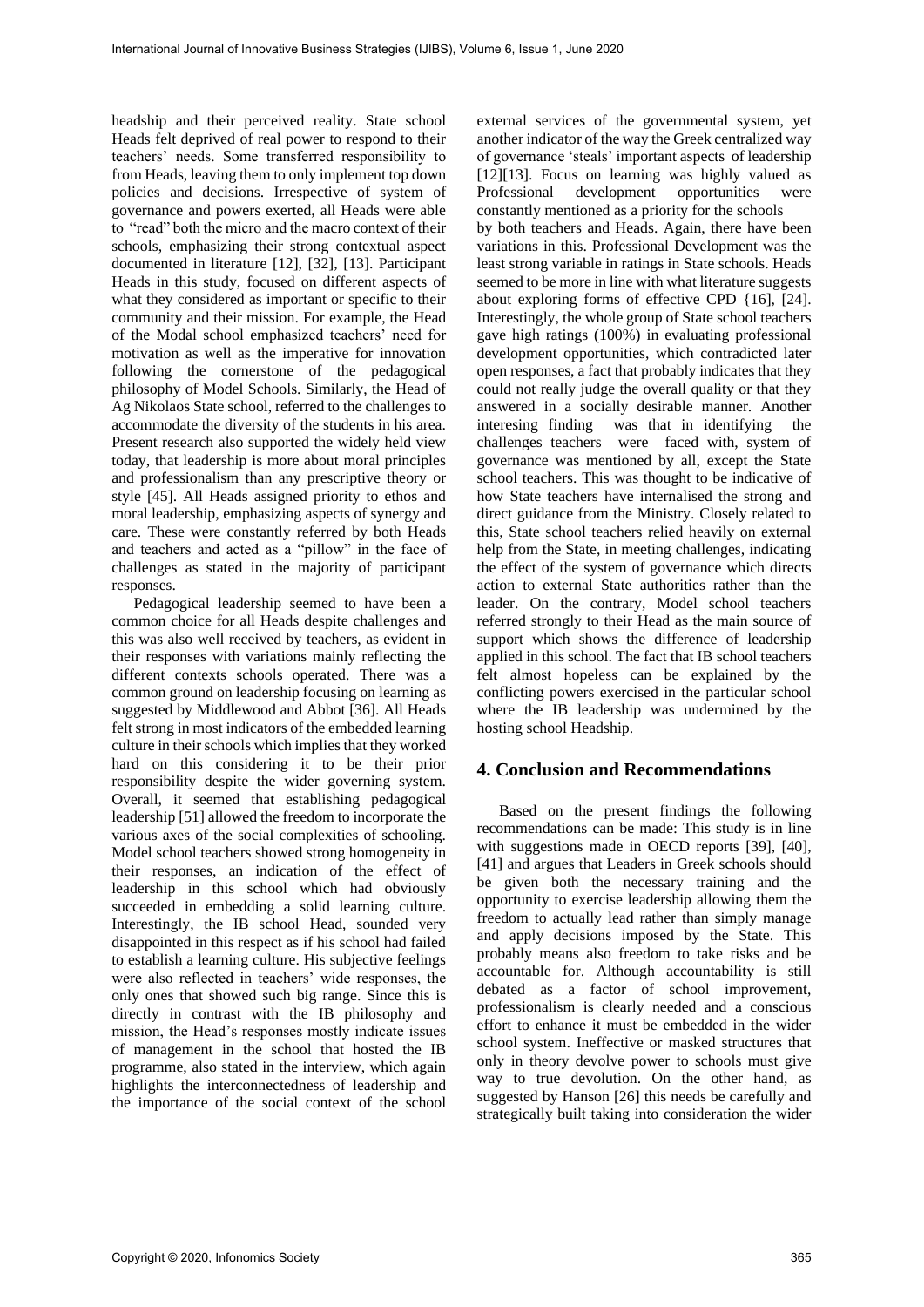context as well as the perils of "toxic leadership" [10]. A continuum of school autonomy and control combined with effective moral leadership and strong ethos as was the case in Model school in this study can be a good exemplar to try out in Greek secondary schools. Systems must also ensure qualitative and effective professional development actions for all teachers as a way to improve quality of teaching and learning. Overall, it is suggested that leading schools is very important and its significance increases as we move to more complex societies. Greece is a country that faces considerable challenges in trying to adjust education to the new era and respond to dramatic changes in student population in the past fifteen years, heightened today with the refugee crisis. Above all, schools are places where young people build dreams that lead to the future. Their own and the world's. It is imperative that the Greek State caters for their needs by building good schools that promote learning for all and has a positive effect on students' lives.

## **5. References**

[1] Bass, B.M. and Avolio, B.J. (1994) *Improving Organizational Effectiveness Through Transformational Leadership.* Thousand Oaks, Sage.

[2] Bassey, M. (2012) "Case Studies" in: Briggs, A., Coleman, M. and Morrison, M. (eds), *Research Methods in Educational Leadership and Management*. 1st ed. London: SAGE publications.

[3] Briggs, A., Coleman, M. and Morrison, M. (eds) (2012) *Research Methods in Educational Leadership and Management*. 1st ed. London: SAGE publications.

[4] Buck, A. (2016) *Leadership Matters*. Woodbridge: John Catt Educational Ltd.

[5] Bush, T. (2009) 'Leadership Development and School Improvement: Contemporary Issues in Leadership Development' *Educational Review,* Vol. 61, No. 4, pp 375– 389.

[6] Cheng, Y. C. (1991) 'Leadership style of Principals and organizational process in secondary schools' *Journal of Educational Administration, 29*(2), pp 25-37.

[7] Coelli, M. and Green, D.A. (2012) 'Leadership Effects: School Principals and Student Outcomes'*Economics of Education Review*, Vol.31 (1), pp 92-109.

[8] Cohen, L., Manion, L. and Morrison, K. (2005). *Research Methods in Education*. 5th ed. London: Routledge Falmer.

[9] Coleman, M. (2012) in: Briggs, A., Coleman, M. and Morrison, M. (eds) *Resarch Methods in Educational Leadership and Management*,.1st ed. London: SAGE Publications.

[10] Craig, I. (2017) 'Toxic leadership' in Greany, T. and Earley, P. (eds) *School Leadership and Education System Reform*. London: Bloomsbury Academic.

[11] Day, C. , Gu, Q. , Sammons, P., (2016) 'The Impact of Leadership on Student Outcomes: How Successful School Leaders Use Transformational and Instructional Strategies to Make a Difference', *Educational Administration Quarterly*, Vol.52(2), pp 221-258.

[12] Dempster, N. (2009) 'What Do We Know About Leadership?' in MacBeath, J. and Dempster, N. *Connecting Leadership And Learning. Principles for practice.* London: Routledge.

[13] Dempster, N. and Bagakis, G. (2009) "Leadership for Learning: Towards a Practical Theory" in MacBeath, J. and Dempster, N., *Connecting Leadership And Learning. Principles for practice.* London: Routledge.

[14] Earley, P. (2017) 'Conceptions of Leadership and Leading the Learning', in Greany, T. and Earley, P. (eds) *School Leadership and Education System Reform*. London: Bloomsbury Academic.

[15] Earley, P. (2013) *Exploring the school leadership landscape*. London: Bloomsbury.

[16] Earley, P. and Porrit, V. (2009) *Effective Practices in Continuing Professional Development: Lessons from Schools*. London: IOE Publications.

[17] Eberts, R. and Stone, J. (1988) 'Student Achievement in Public Schools: Do Principals Make A Difference?' *Economics of Education Review*, Vol. 7, No. 3 pp 291-299.

[18] Evans, L. (2003) 'Managing Morale, Job Satisfaction and Motivation' in Davies, B. and West\_Burnham, J. (eds) *Handbook of Educational Leadership and Management*. London, Pearson.

[19] Freire, P. (1986) *Pedagogy of the Oppressed*. New York: Continuum.

[20] Fullan, M. (2009) 'Leadership Development: The Larger Context' *Educational Leadership*, Vol.67 (2) pp 45 – 49.

[21] Fullan, M. (2003) *The Moral Imperative of School Leadership,* Thousand Oaks, CA: Corwin Press.

[22] Georgas, T., Tsigou, P. Giannoukos, G. (2015) 'How Teacher Professionalism Struggles to Survive within the Greek Secondary Education System' *International Education and Research Journal,* Vol, 1, No 4 pp 4 – 9.

[23] Gronn, P. (2003) *The New Work of Educational Leaders: Changing Leadership Practices in an Era of School Reform*, London: Paul Chapman.

[24] Guskey,T. (2002) 'Does it Make a Difference? Evaluating Professional Development', *Educational*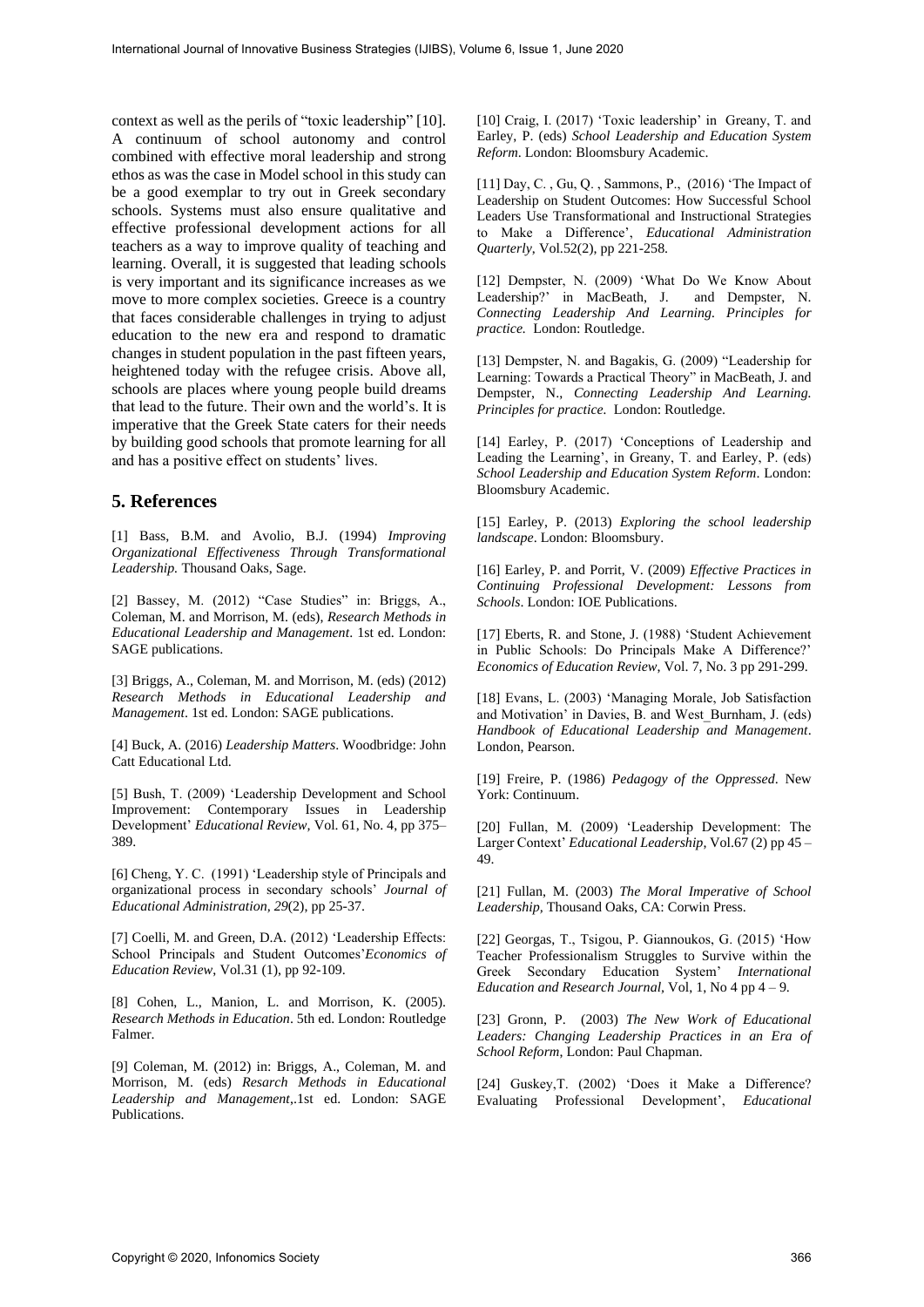*Leadership*, March, pp. 45-51 Available in Online Library - Academic Search Complete.

[25] Hallinger, P. & Heck, R. (1998) 'Exploring the Principal's Contribution to School Effectiveness: 1980 ‐ 1995, School Effectiveness and School Improvement': *An International Journal of Research, Policy and Practice*, 9:2, pp157-191. Available at http://dx.doi.org/10.1080/0924345 980090203 (Accessed on 2 April 2017).

[26] Hanson, E.M. (1998) 'Strategies of Educational Decentralization: Key Questions and Core Issues', *Journal of Educational Administration*, 36 (2), pp 111 – 128.

[27] Hargreaves, A. (2007). 'Sustainable Leadership and Development in Education: Creating the Future, Conserving the Past' *European Journal of Education*,Vol. 42, No. 2, Hargreaves, A. and Fink, D. (2006) *Sustainable Leadership.*  San Francisco: Jossey Bass.

[28] Harris, A. and Anthony, P. (2001) 'Collegiality and its Role in Teacher Evaluation: Perspectives from Veteran and Novice Teachers', *Teacher Development*, 5(3) pp 371-89.

[29] Institute of Education (2012a) *Leading and Managing Educational Change and Improvement.* London: University of London Press.

[30] Institute of Education (2012b) *Leadership for the Learning Community.* London: University of London Press.

[31] Levacic, R. (2002) 'Efficiency, Equity and Autonomy' in Bush, T. and Bell, L. (eds) *The Principles and Practice of Educational Management*, pp 101-202.

[32] MacBeath, J. and Dempster, N. (2009). *Connecting Leadership And Learning. Principles for practice* London: Routledge.

[33] Male, T. (2015) 'Pedagogical leadership in the 21st century' *Educational management, administration & leadership* (1741-1432), 43 (2), p. 214.

[34] Male, T. and Palaiologou, I. (2015) 'Pedagogical leadership in the 21st century' *Educational Management Administration & Leadership*, 43(2), pp.214-231.

[35] Malinen O.P. and Savolainen, H. (2016) 'The effect of perceived school climate and teacher efficacy in behavior management on job satisfaction and burnout: A longitudinal study' *Teaching and Teacher Education,* v60, pp 144-152.

[36] Middlewood, D. and Abbot, I. (2015). *Improving Professional learning Through In - House Inquiry.* London: Bloomsbury Academic.

[37] Mulford, B. (2008) 'Section 4: Leaders' in *The Leadership Challenge: Improving learning in schools*, Victoria: Acer Press P2, pp. 38-66 Available at www.acer.edu.au.

[38] Mulford, B., Kendall, D.,Edmunds, B., Kendall, L., Ewington, J., Silins, H. (2007) 'Successful school

leadership: what is it and who decides?' *Australian Journal of Education (ACER Press*), Vol.51 (3), pp.228-247.

[39] OECD PROJECT (2011) *Overcoming School Failure. Policies that work. Country Background Report*, Ministry of Education Life Long learning and Religious Affairs, Athens. Available at https://www.oecd.org/edu/school/49528233. pdf (Accessed on 27 October 2017).

[40] OECD (2011), *Education Policy Advice for Greece, Strong Performers and Successful Reformers in Education,* OECD Publishing. Available at http://dx.doi.org/10.1787/ 9789264119581-en, (Accessed on 12 September 2017).

[41] OECD (2017) *Educational Policy in Greece. A Preliminary Assessment, OECD Publishing.* Available at http://www.oecd.org/edu/Education-Policy-in-Greece-Preliminary-Assessment-2017.pdf, (Accessed on 26 October 2017).

[42] Porrit, V., Spence-Thomas, K., Taylor, C. (2017) 'Leading Professional Learning and Development' in Earley, P. and Greany, T. *School Leadership and Education System Reform*. London, Bloomsbury.

[43] Robinson,V. (2011) *Student Centered Leadership,* San Francisco, Jossey – Bassey.

[44] Robson, C. and McCartan, K. (2016) *Real World*  research 4<sup>th</sup> ed John Wiley and Sons Limited, Chichester.

[45] Sergiovanni, T. J. (2007). *Rethinking Leadership.* USA: Corwin press. 2nd edn.

[46] Sergiovanni, T. (2001) *Leadership. What's in it for Schools?* London: Routledge/Falme.

[47] Sahlberg, P. (2007). Education policies for raising student learning: the Finnish approach. *Journal of Education Policy*, 22(2), pp 147-171.

[48] Swaffield, S. and MacBeath, J. (2009). 'Leadership for learning' in MacBeath, J. and Dempster, N. (eds) *Connecting Leadership And Learning*. *Principles for Practice,* London: Routledge. pp 32-52.

[49] Van Maele, D. Van Hutte, M. (2012) 'The role of teacher and faculty trust in forming teachers' job satisfaction: Do years of experience make a difference?' in "*Teaching and Teacher Education* pp.879-889.

[50] Vidoni, D. Bezzina, C. Gatelli, D., Grassetti., L. *The Role of School Leadership on Student Achievement: Evidence from Timss 2003,* European Commission JRC, JRC42802, EUR 23072 EN, Luxembourg: Office for Official Publications of the European Communities available at http://europa.eu/ (accessed on April 2017).

[51] Ware H., and Kitsantas, A., (2007) Teacher and Collective Efficacy Beliefs as Predictors of Professional Commitment, *The Journal of Educational Research*, 100:5, pp 303-310, DOI: 10.3200/JOER.100.5.303-310 Available